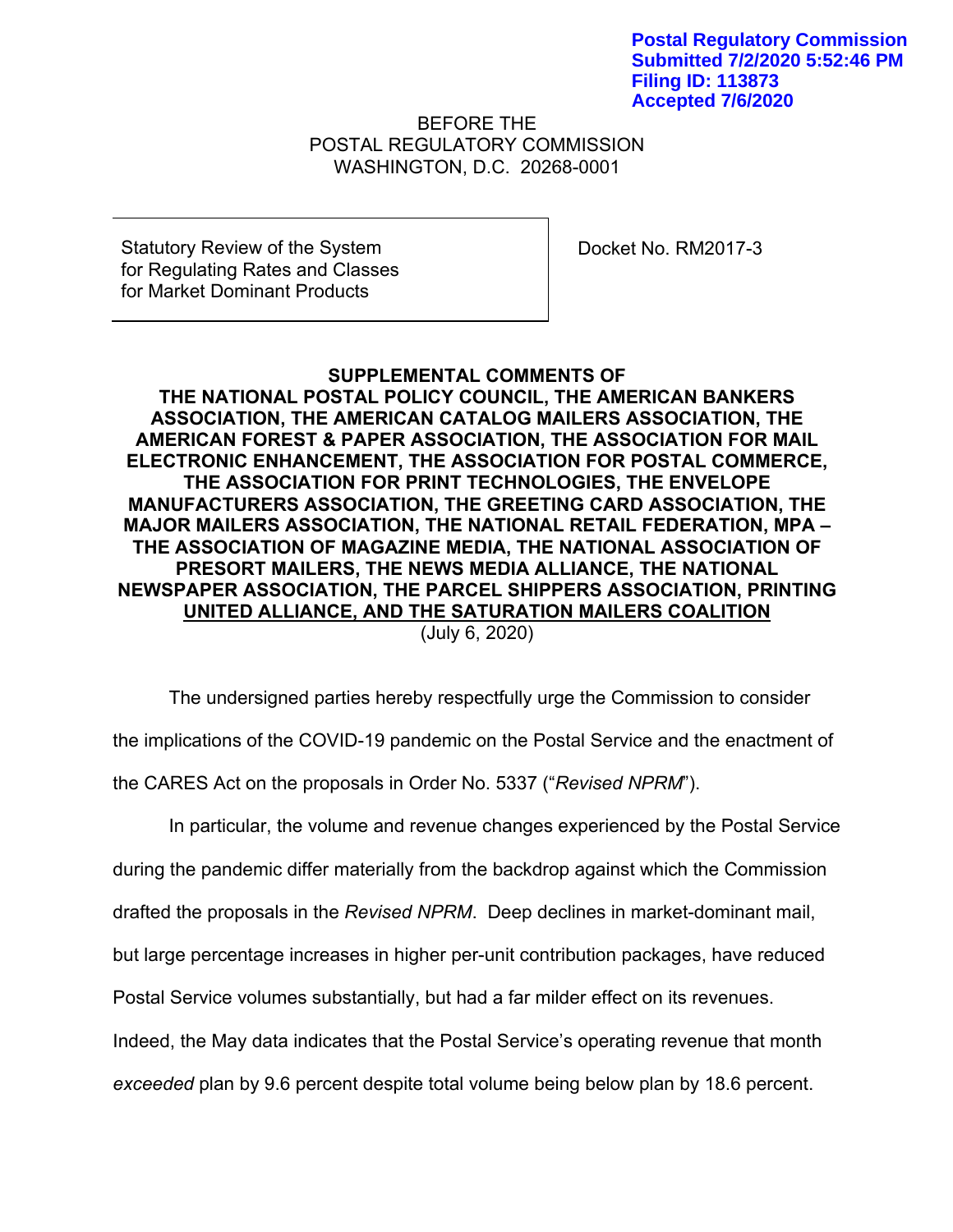These volume and mix changes – and their revenue implications – during the COVID-19 pandemic constitute so substantial a changed circumstance that the Commission must reconsider its proposals.<sup>1</sup> This is particularly true as to the proposed density factor, as discussed below.

Finally, a provision of the recently enacted CARES Act materially changed the law applicable to the Postal Service's financial liquidity, a consideration also highly relevant to the Commission's conclusions in this docket which undergird the proposals in the *Revised NPRM*.

## **I. POSTAL VOLUMES DURING THE PANDEMIC DIFFER GREATLY FROM THOSE IN THE PERIOD UPON WHICH THE PROPOSALS IN THE** *REVISED NPRM* **WERE BASED**

The *Revised NPRM* offered proposals developed against a background of 12 years of Postal Service operation under PAEA. Those years, and particularly the past six, were characterized by a gradual decline in market-dominant volume, partly offset by growth in Competitive products that was sizable when measured as a percentage but comparatively small in absolute volume. The Commission received extensive responses to its *Revised NPRM*, approximately 166 initial and nine reply comments on those proposals. None of those comments addressed the implications of the current pandemic on the *Revised NPRM* or on the Postal Service.

In FY2006, the Postal Service delivered 213.1 billion pieces. Its volumes have declined persistently since then, with 142.570 billon pieces delivered in FY2019. *USPS* 

The Commission may prefer to await the passing of the pandemic and cancellation of the national emergency before reassessing in order to determine whether the changes in current volumes are permanent or whether volumes will return to pre-pandemic levels.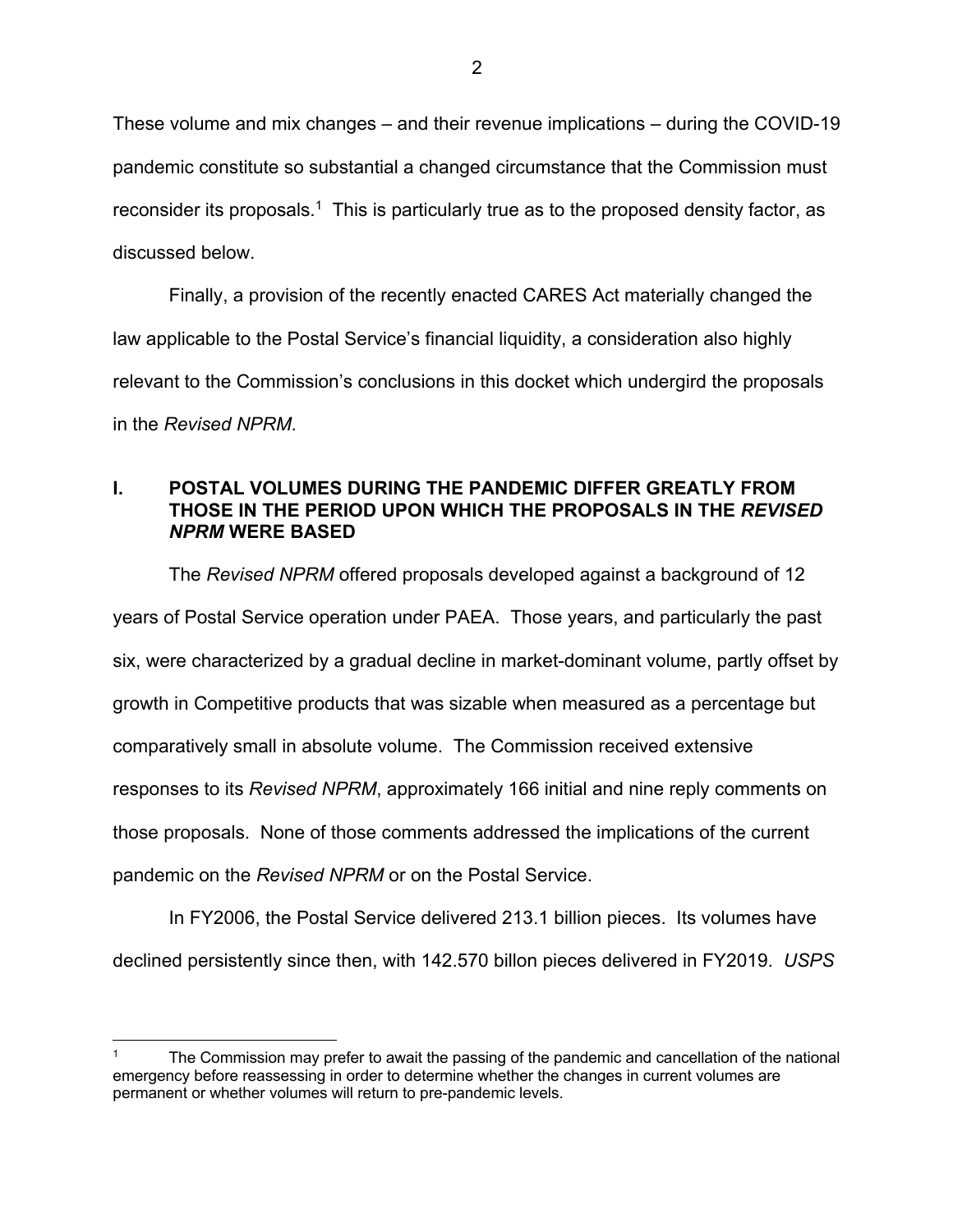*FY19 Annual Report to Congress* at 12. That is a decline of 33 percent, or an average of *2.22* percent per year. The Postal Service's Integrated Financial Plan, prepared before the pandemic, projected a decline in total volume in FY2020 to 138.1 billion pieces, or about 3.14 percent. *USPS FY2020 Integrated Financial Plan* at 1. It also anticipated a small reduction in Shipping and Packages volume from 6.2 billion to 6.0 billion pieces. *Id*. at 4.

Neither the Postal Service nor the Commission, nor virtually everyone else, anticipated the COVID-19 pandemic, and the declaration of a national health emergency on March 13. Unsurprisingly, postal volumes – particularly First-Class Mail and USPS Marketing Mail -- have plummeted since March. Volumes fell by 7.2 percent in March (year-over-year), when the pandemic first appeared.<sup>2</sup> The trend accelerated in the following months. Total volume fell, compared to the same period in FY2019, by 27.2 percent in April and by 25.4 percent in May.<sup>3</sup> At the class level, First-Class Mail volumes fell (compared to SPLY) in April by nearly 9 percent and in May by 13.9 percent, and Marketing Mail fell by 45 percent (April) and 40.6 percent (May), again compared to the same months of 2019.4

Despite these overall numbers, package volumes, spurred by e-commerce resulting from stay-at-home orders, have grown significantly. For example, the net 27.2 volume decline in April consisted of a 29.4 percent tumble in market-dominant volume

<sup>2</sup> *USPS March 2020 Monthly Financial Report to the PRC* at 2.

<sup>3</sup> *Id*.; *USPS Financial Information (Unaudited) May 2020* at 2.

*Id.* The substantial declines in First-Class and Marketing Mail are consistent with factors in the Postal Service's demand equations, which use, *inter alia*, Employment and Private Investment as explanatory factors for First-Class Letters and Marketing Mail, respectively. *See USPS Econometric Demand Equations for Market Dominant Products as of January 2020* at 19, 28, 68, 74, 76, 80, & 87.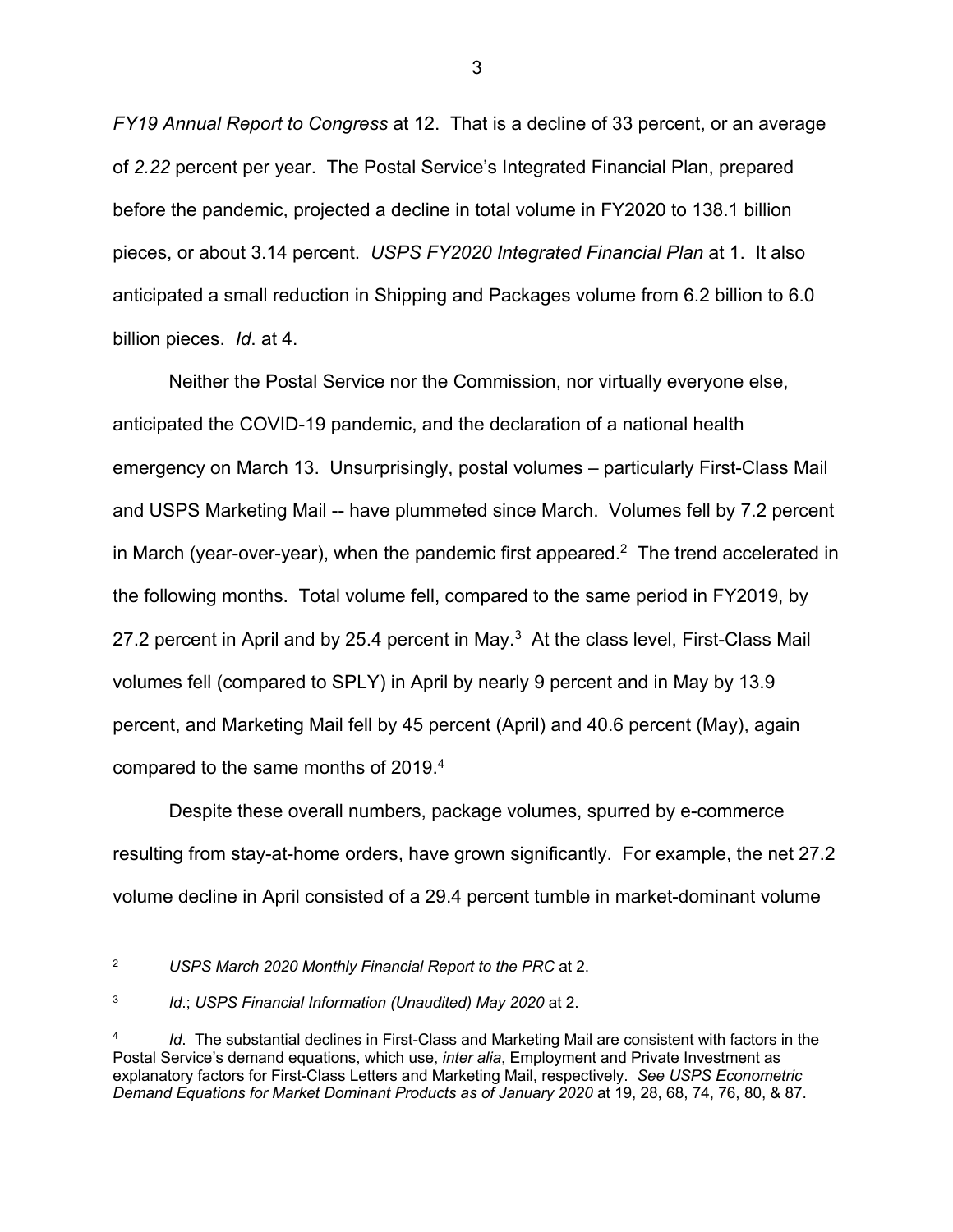(3,338.6 million pieces) offset only in small part by a 34.9 percent increase in Competitive volume (154.8 million pieces).<sup>5</sup> In May 2020, Competitive volumes rose 61.1 percent over May 2019.<sup>6</sup> However, because the volume of packages (and Competitive Products overall) is quite small compared to market-dominant volumes, even large percentage increases in packages are dwarfed by the decline in the absolute number of market-dominant mail pieces, resulting in a significant net decline in total volume.

But revenues have a much stronger effect on Postal Service finances than volumes. Because packages are higher priced, this volume surge has helped soften the revenue impact of the pandemic.

These sharp changes in volumes and mail mix are far outside the range of recent experience.<sup>7</sup> Only time will tell whether they are temporary or whether the Postal Service will see a more permanent change in demand for, and the mix of, postal products after the pandemic subsides.<sup>8</sup> If the changes in demand are permanent, the Commission must reevaluate its proposals in light of those changed circumstances. Whatever their merits when first offered, proposals must be reassessed if circumstances change materially.

<sup>5</sup> *USPS Financial Information (Unaudited) April 2020* at 2.

<sup>6</sup> *USPS Financial Information (Unaudited) May 2020* at 2.

<sup>7</sup> Even volume declines during the Great Recession were smaller, the largest of which was a 17 percent decline in marketing mail in 2009.

Although postal volumes continued to decline as the economy recovered from the Great Recession, the rate of decline in total volume was slower than during the recession itself.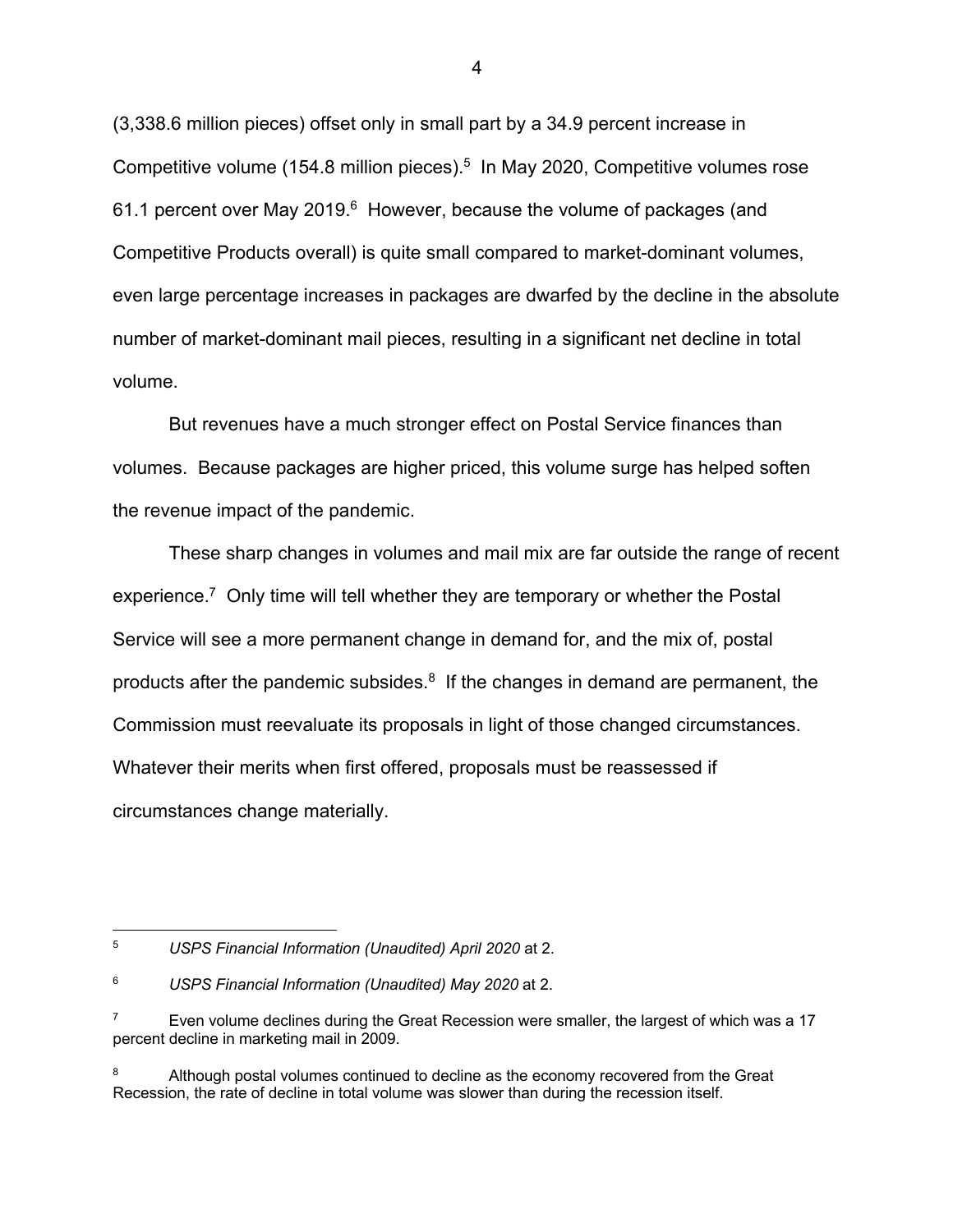On April 15, Postmaster General Brennan told representatives of mailer organizations that the Postal Service at that time was forecasting a 35 billion piece decline in volume, compared to the IFP, in the remainder of FY2020. This would put total FY2020 volume at about 103 billion pieces. She also stated that the Postal Service was then anticipating that the 35 billion piece decline would likely be permanent, a decline that would amount to nearly 25 percent of postal volume. And, more importantly, the Postal Service has at different times issued several estimates of the financial effects of the pandemic, but they have varied widely.

At present, it is too early to know whether Postmaster General Brennan's prediction is accurate, although total volumes have fallen severely from March through May, continue to do so, and year-end totals will very likely be significantly below plan. Even were First-Class Mail volumes to stabilize for the remainder of the postal year at 10 percent below the same period last year and Marketing Mail stays at about 35 percent below SPLY, total volumes may end up closer to 120 billion pieces. In either case, however, these numbers are far below the 138.1 billion pieces the Postal Service forecast in its financial plan.

Among the many unknowns that will affect whether the steep declines in First-Class and Marketing Mail volumes and the increases in Competitive volumes are permanent are the long-term effects of the pandemic on employment, business investment and marketing, the rate at which the economy reopens, and whether consumers' shift to e-commerce instead of bricks and mortar stores is permanent. Another is whether a "second wave" of COVID-19 will occur later in the year, and what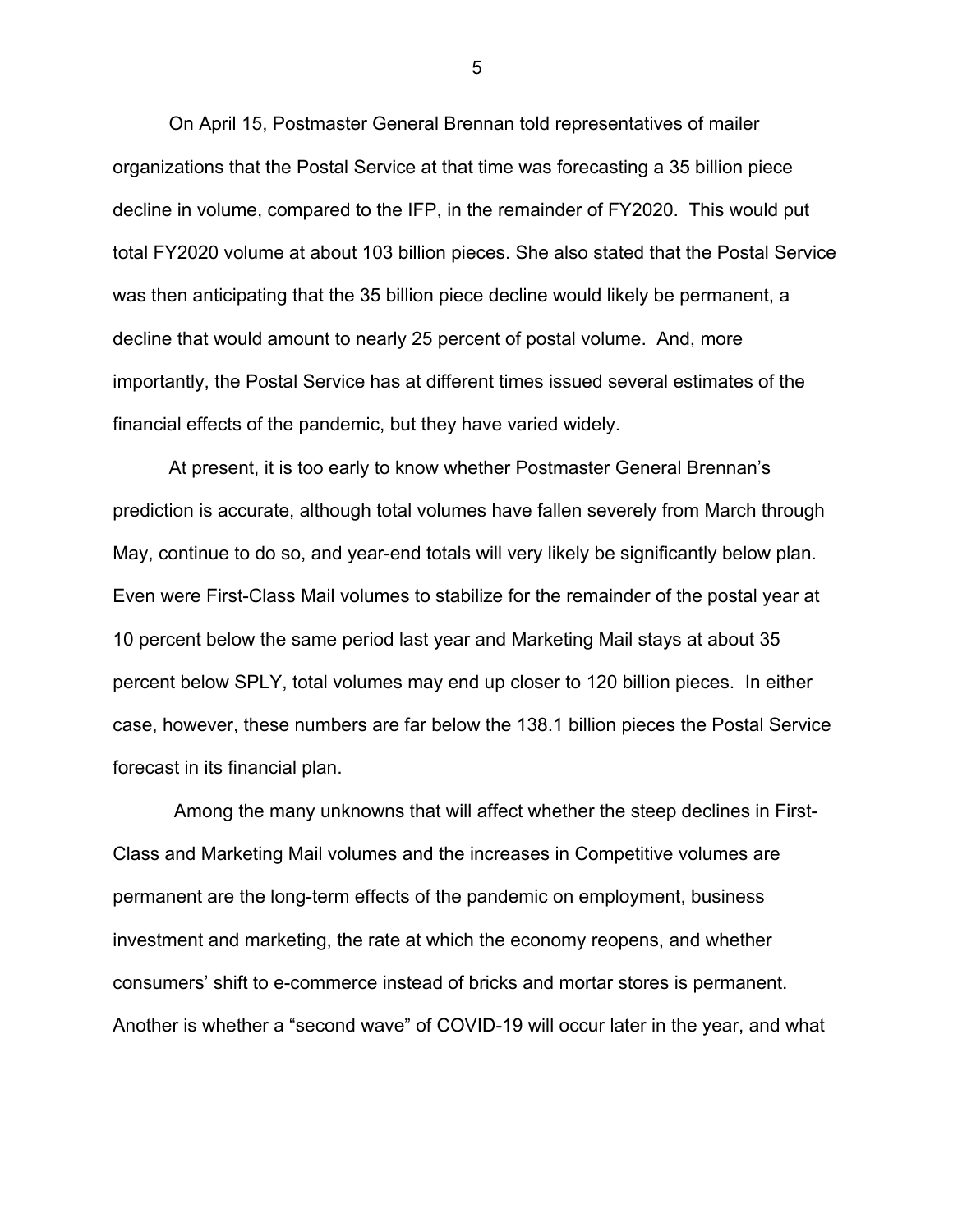effects that might have on volumes. $9$  The future mail mix, and thus the revenue effect, is unknown as well.

In sum, the proposals in the *Revised Notice* emerged from a dramatically different postal environment than the one in which we find ourselves now. Although the final parameters of the demand for postal services for the remainder of this year and into the next year are unknown,<sup>10</sup> there is no evidence that demand will return to the *status quo ante*. As a matter of administrative law, the Commission must take into account these dramatically changed circumstances and reassess its proposals in light of the new environment. *Williams Natural Gas Co. v. Federal Energy Regulatory Commission*, 872 F.2d 438, 450 (D.C. Cir. 1989) (stating that issuance of a notice of proposed rulemaking in no way requires the agency to promulgate a final rule if circumstances change).

# **II. THE COMMISSION MUST CONSIDER THE IMPLICATIONS OF THESE DEVELOPMENTS ON THE PROPOSED DENSITY FORMULA**

The substantial volume changes during the last three months also highlight one of the most problematic items in the *Revised NPRM* -- the structure of the proposed

<sup>&</sup>lt;sup>9</sup> The Postal Service's responsiveness to its customers would also have an effect. Many smaller mailer groups have urged the Postmaster General and the Commission's Chairman to institute a temporary emergency five-cent reduction in market-dominant postal rates, defer collection of postage payments from mailers with CAPS or EPS accounts, revive summer promotions, and no July increase in Competitive outbound international rates. *See* Letter to Megan Brennan & Robert G. Taub from Mark Pitts, Maynard H. Benjamin, Xenia "Senny" Boone, Kate Muth, Rita D. Cohen, Leo Raymond, Michael Plunkett, Paul Boyle, Jody Berenblatt & Donna Hanbery (Mar. 27, 2020).

 $10$  Indeed, the Postal Service has acknowledged to stakeholders that there are so many unknowns concerning the impact of COVID-19 on society and the economy that it is difficult to have any substantial confidence in forecasts of mail and packages, no matter how well researched.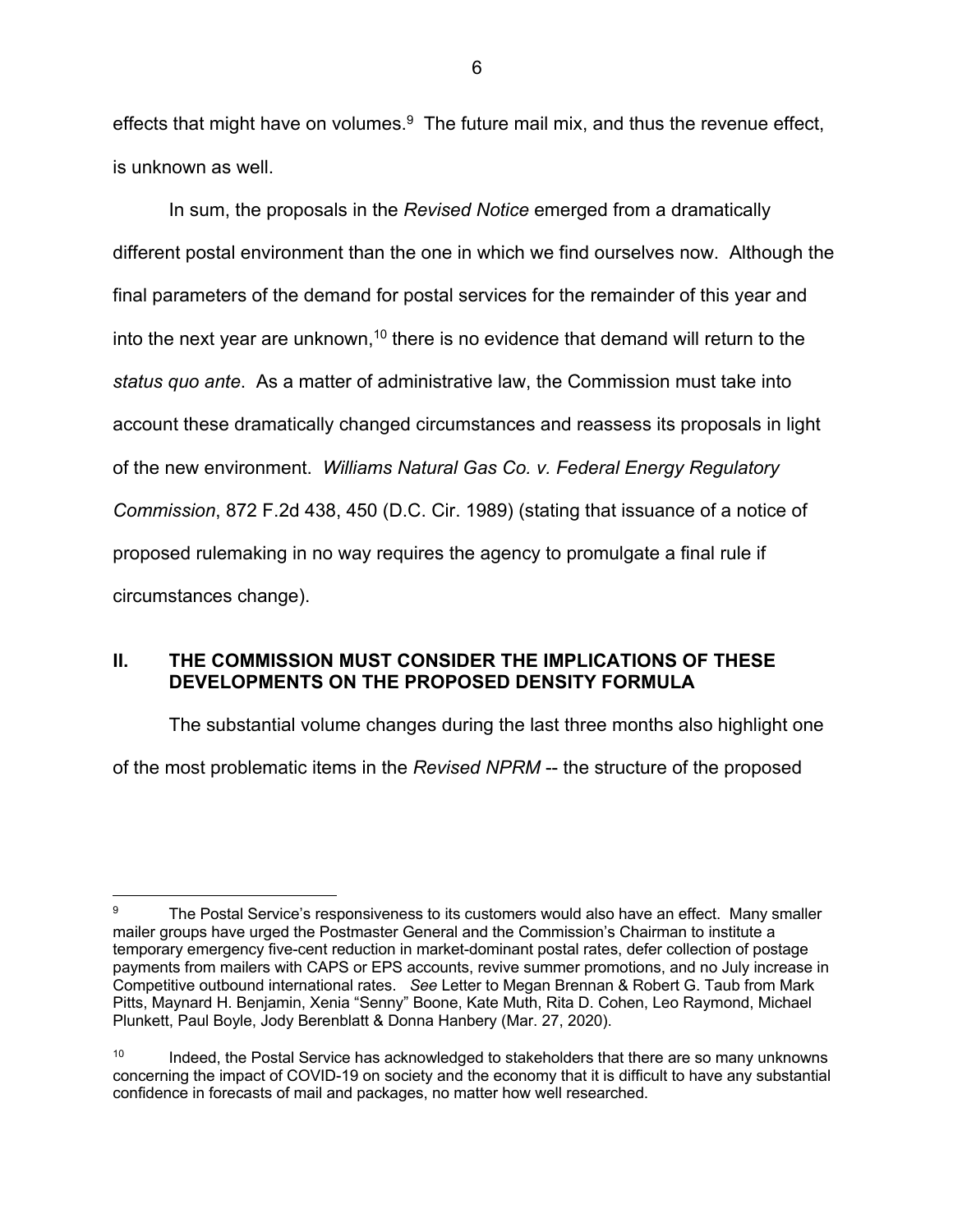density supplemental authority.<sup>11</sup> That proposal would allow the Postal Service to exceed the statutory price cap to recover "lost" unit contribution per delivery point due to volume declines despite the fact that contribution changes do not track volume changes. *RNPRM* at 70. The factor would consist of a formula that multiplies the ratio of institutional costs to attributable costs by the year-over-year change in pieces delivered per delivery point. *RNPRM* at 71-72.<sup>12</sup> If the number of pieces per delivery point declines, the proposed factor would generate additional rate authority.

The comments and reply comments have already addressed that proposal extensively.<sup>13</sup> However, the Commission should take into account that, as the volume mix changes during pandemic highlight, because the proposed factor treats every letter, magazine, catalog, and package equally (completely ignoring unit revenue and contribution), the density factor can generate rate authority having no seeming relationship to the contribution the Postal Service is actually receiving from the mailstream. That is because, as proposed, nothing matters other than volume changes. Most importantly, *the actual financial performance stemming from the changes in volumes and mail mix is utterly irrelevant*.

<sup>11</sup> Signatories hereto maintain their positions on other the other proposals in the *Revised NPRM* for the reasons stated in their comments and reply comments. The decline in mail volume and revenues coupled with the increase in package volumes and revenues has not ameliorated those concerns.

<sup>&</sup>lt;sup>12</sup> The density rate authority would be calculated twice, once using the change in density based on total volume and, separately, using the change in density based on market-dominant volume alone. The *Revised NPRM* proposed to apply the smaller calculation to market-dominant products.

 $13$  Some of the issues noted in comments were that: (1) the density formula is highly inconsistent with price cap theory by eliminating Postal Service incentives to cut costs; and (2) it would grossly overrecover non-volume variable delivery costs. *See First-Class Business Mailers Comments* at 30-33; *Willig Declaration* at 3; *see also ANM et al. Comments* at 44 & 49.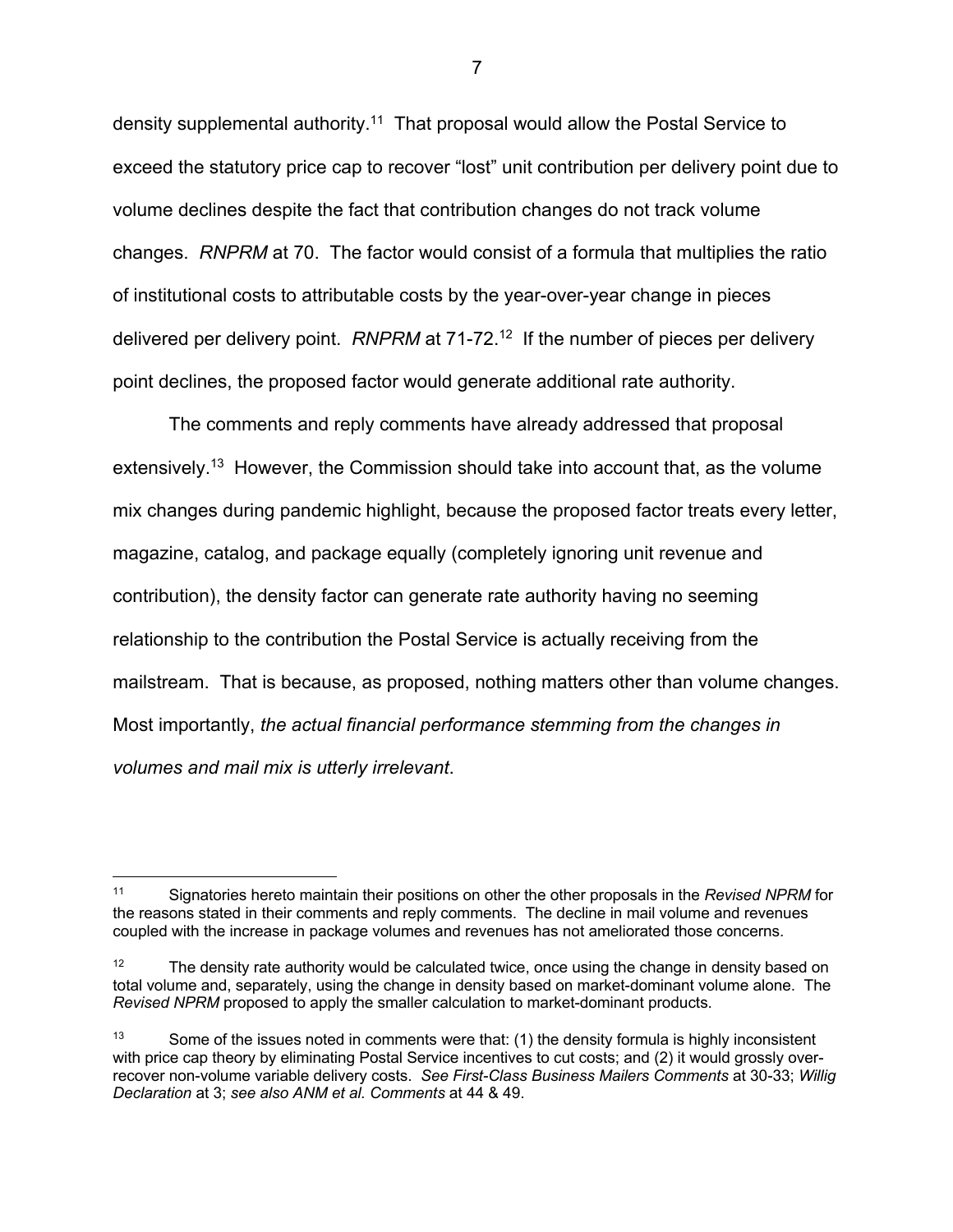Postal Service data from March through May illustrates this point. The Postal Service's net financial performance is much better than its volume performance because the mail mix has shifted to include more higher-priced packages that have larger unit contributions than market-dominant mail.

This has two potential consequences: (1) the proposed density rate authority formula could be profoundly harmful to the mailing industry and thus to the Postal Service if applied to the volumes generated by the pandemic without regard to contributions per piece; and (2) by not taking into account unit revenue and contribution, the density factor is unlikely to generate accurate levels of rate authority to maintain contribution per delivery point, and could even fail to generate any revenue under plausible scenarios in which contribution falls while density increases. As a proposal intended to improve the financial condition of the Postal Service, the factor's failure to take revenue and contribution into account is arbitrary.

As background, the *Revised NPRM* (Tables IV-1 and IV-2) calculated that the density rate authority that would have been generated had the formula been in effect since 2013 would have averaged about 1.23 percent per year. Those were years characterized by relatively stable rates of total volume declines. The *Revised NPRM* seems to assume that such stability would be the norm. Whatever the merits of increases of that magnitude in those years, however, applying the proposed density formula in periods of economic stress would produce more drastic increases. For example, had the formula been in effect in FY2009 during the Great Recession, it alone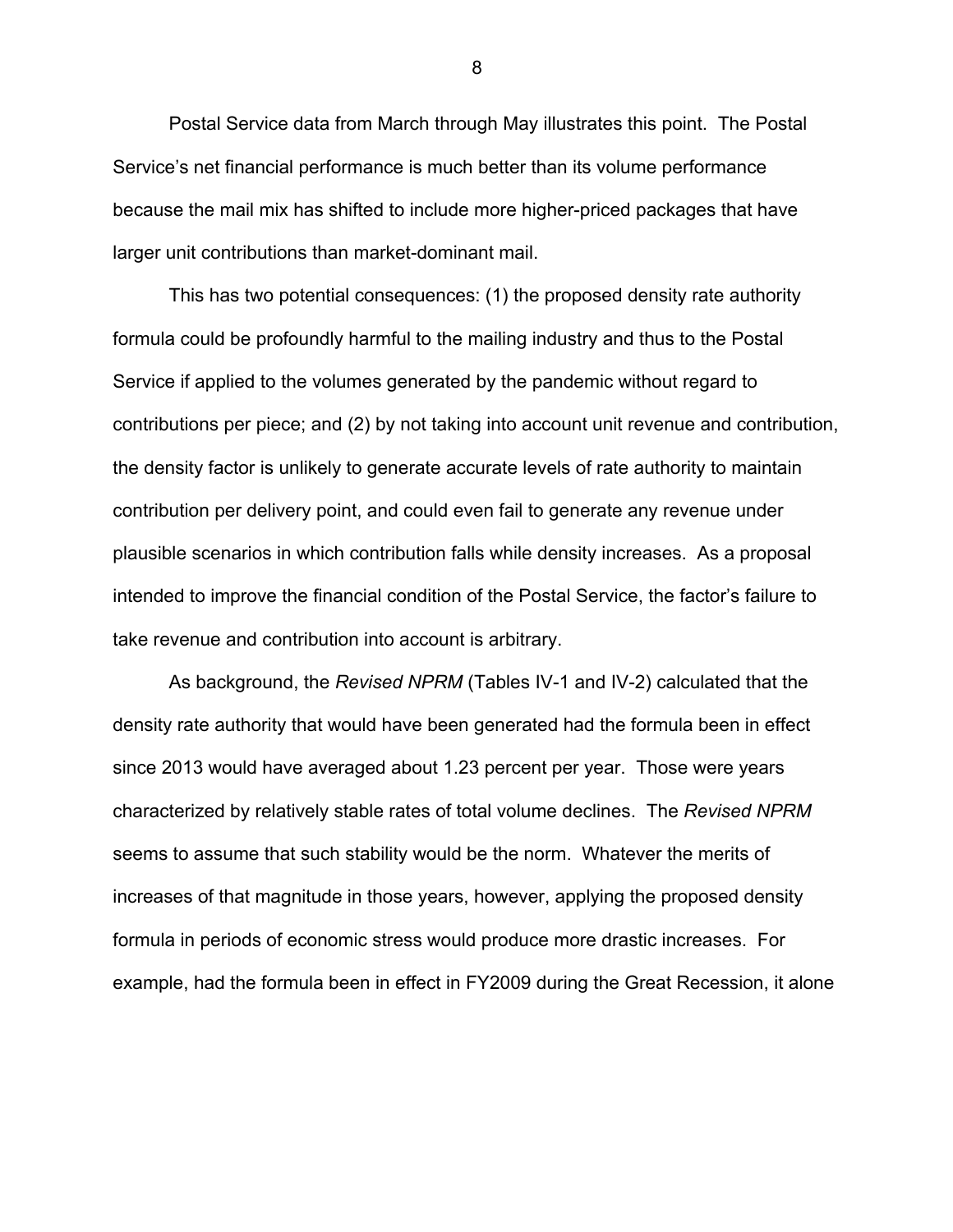would have generated a rate authority 5.38 percent without taking any other sources of rate authority into account.<sup>14</sup>

This year would be worse. Based on the Postal Service's actual results through May 2020, and with reasonable projections for the balance of the postal year derived from Postal Service data, the density rate authority alone could be **above 7 percent** based on market-dominant volume, and **above 6.5 percent** based on total volume, for FY2020 alone. Both figures exceed the increase that the density factor would have generated during the Great Recession. And these estimates would be *in addition to* all other sources of rate authority that might be available to the Postal Service under the law or the Commission's proposals.The Commission must evaluate whether creating an automatic formula that would allow the Postal Service to raise rates by these amounts during times of economic distress is wise, prudent or in the public interest.

As noted in the previous section, the recent substantial percentage increase in package volume does not prevent this from occurring because the absolute number of packages is small compared to the much larger volumes of First-Class and USPS Marketing Mail. Compare the following volumes and revenues in FY2019:15

| Class                      | Volume (in 000's) | Revenue (in 000's) |
|----------------------------|-------------------|--------------------|
| <b>First-Class Mail</b>    | 54,943,277        | \$24,434,279       |
| <b>USPS Marketing Mail</b> | 75,690,047        | \$16,407,116       |

<sup>14</sup> *Comments of the National Postal Policy Council, the Major Mailers Association, the National Association of Presort Mailers, and the Association for Mail Electronic Enhancement*, Docket No. RM2017-3, at 37 (Feb. 3, 2020).

<sup>15</sup> Docket No. ACR2019, PRC FY19 Summary LR-1 (Tab Market Dominant Mail Summary & Tabs Package Services & Competitive Mail Summary). Although unclear, it appears that recent Postal Service public reports on "package" volumes may be limited to Competitive products. However, the small number of packages still classified as market-dominant are presented here for completeness.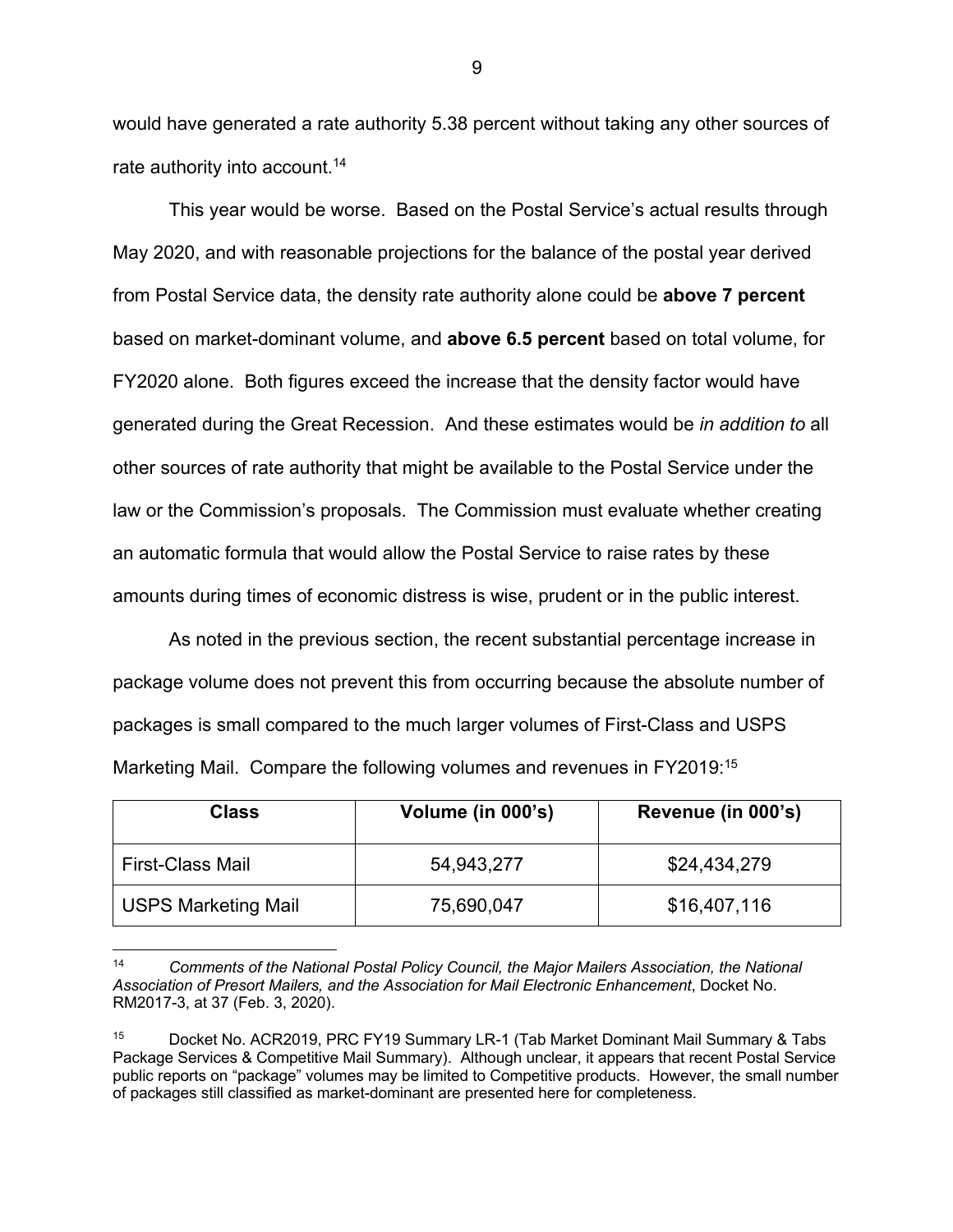| <b>Product</b>                   | Volume (in 000s) | Revenue (in 000's) |
|----------------------------------|------------------|--------------------|
| <b>Total M-D Package Servs</b>   | 621,696          | \$842,420          |
| <b>Domestic Priority Express</b> | 26,163           | \$716,187          |
| <b>First-Class Package</b>       | 1,398,204        | \$4,466,212        |
| <b>Domestic Priority Mail</b>    | 1,085,277        | \$9,463,723        |
| <b>Total Ground</b>              | 2,997,115        | \$7,270,789        |

with the Postal Service's package volumes:

Total FY2019 First-Class Mail and Marketing Mail volumes sum to 130,633,324 pieces (in 000s). The cumulative volume of the package services in the second table is merely 6,128,455 pieces (also in 000s). In other words, First-Class and Marketing Mail combined had more than *21 times* the volume of packages.

To illustrate the effect of these relevant volumes on the proposed density factor, assume that full-year FY2020 First-Class Mail volume declines by 10 percent compared to FY2019 and Marketing Mail by 33.3 percent. In pieces, those would amount to declines of 5,494,327,700 and 25,230,015,667, respectively, or 30,724,343,367 in total. That total alone is *five times* the total volume of *all* Postal Service package services in FY2019. If the density formula were adopted as proposed, the Postal Service would have to *quintuple* its package business volume to offset the declines in First-Class and Marketing mail volumes and maintain the current density per delivery point. Although the Postal Service has experienced remarkable growth in package services during the COVID-19 pandemic, it has yet even to double its FY2019 performance.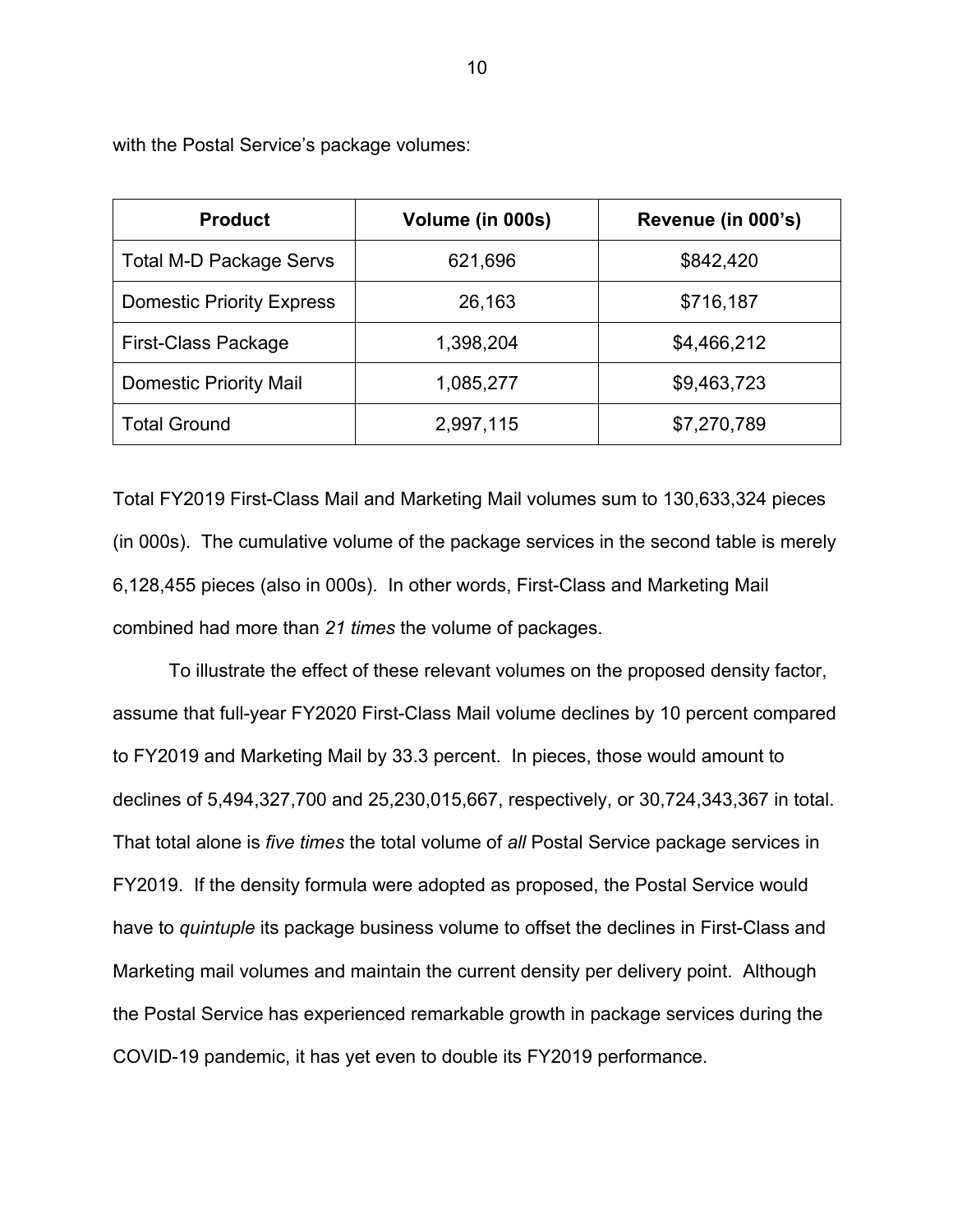But taking unit contribution into account paints a different picture. The following table presents the unit contributions by class (using FY2019 data):

|                         | <b>Unit Contribution</b> |
|-------------------------|--------------------------|
| <b>First-Class Mail</b> | \$0.22                   |
| Marketing Mail          | \$0.061                  |
| Periodicals             | $-$0.145$                |
| Package Services        | $-$0.042$                |
| Competitive             | \$1.40                   |

One Competitive package on average offsets the contribution lost from about 6.3 pieces of First-Class Mail, or from nearly 23 pieces of Marketing Mail.

A density adjustment that considers only pieces and not contribution is unreasonable.

Consider again the example above of a 10 percent drop in First-Class volume in FY2020 from FY2019. Using the average unit contributions, the same 10 percent drop in First-Class Mail volume would cause a loss of \$1,208,752,094 in contribution. To offset that contribution loss per delivery point, Competitive product volume would need to grow by 863,394,353 pieces.<sup>16</sup> That is about a 14 percent volume increase in Competitive products, a much more likely possibility than the quintupling that would be required under the formula as proposed. Larger, but still feasible, increases in Competitive product volume would be required if Marketing Mail volumes are included.

<sup>16</sup> \$1,208,752,094/\$1.40 contribution per piece.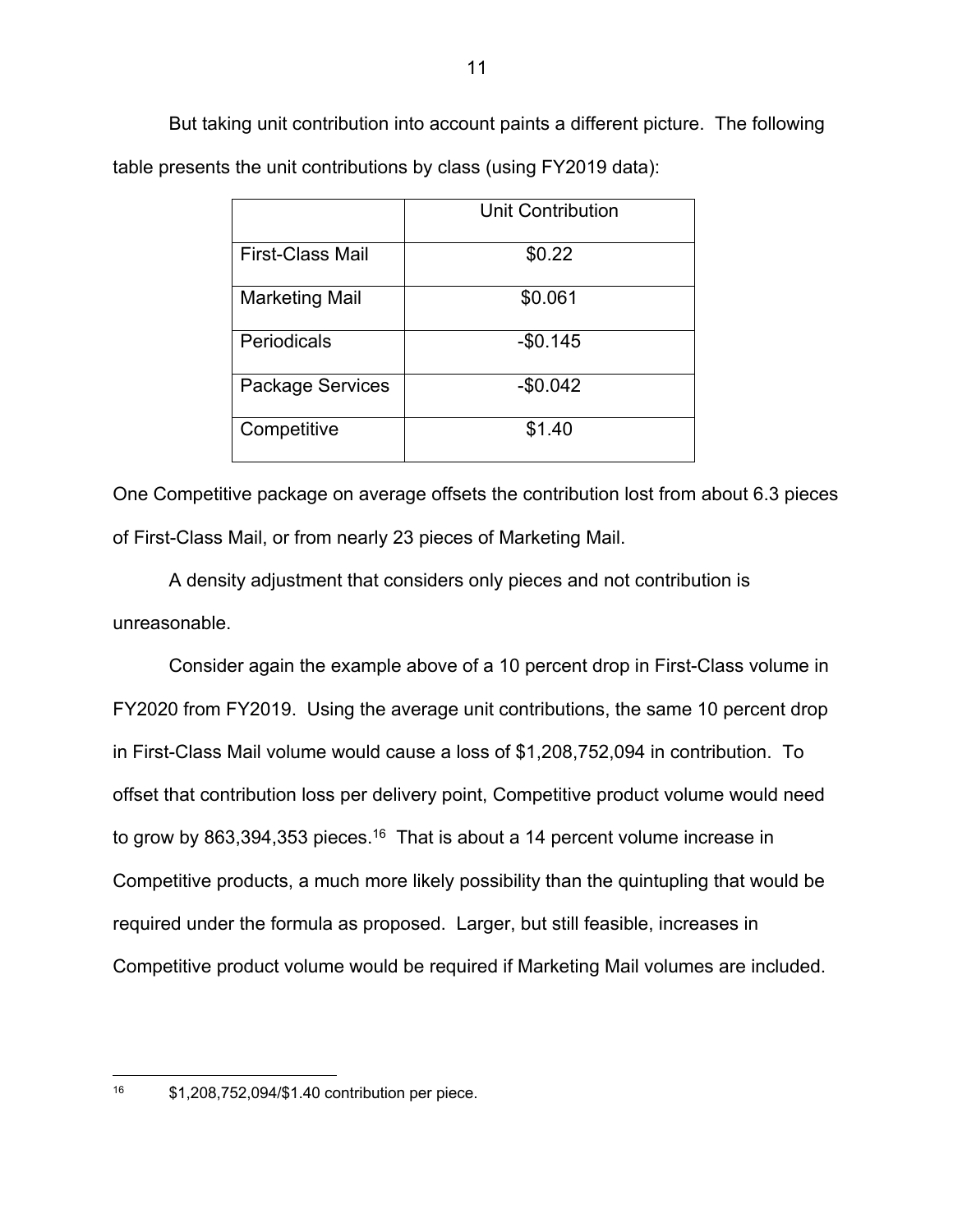This can be generalized. If one holds mail mix within products, delivery points, and institutional cost share constant, as long as the volume of Competitive mail increases by more than 8.5 percent of the amount by which market-dominant volumes decrease, the Postal Service would actually increase contribution for the year. That is because the FY2019 unit contribution of Competitive products was \$1.40 and that of market-dominant mail was \$0.119, which is 8.5 percent of \$1.40. Even if absolute volume declined (which would always generate supplemental rate authority under the proposal), it is readily possible for net contribution to increase anyway.

Furthermore, the changes in the mailstream during the pandemic bring to the forefront possible scenarios in which the proposed formula could actually fail to achieve its goal. For example, suppose in FY2021 First-Class and Marketing mail volume both increased by 500 million pieces, while Competitive product volumes were to decline by 500 million pieces.<sup>17</sup> This would be a net financial loss to the Postal Service but would yield no density rate authority because the "density" per delivery point would increase. This failure to achieve the intended result means that the formula is not reasonably designed.

This scenario is certainly plausible. Given the precipitous volume declines observed in the past few months, a rebound in market-dominant mail is readily foreseeable as the economy recovers, while some consumers may return to brick and mortar stores. For example, financial card companies may issue more credit cards and

 $17$  For simplicity, the density calculations herein all assume no change in the number of delivery points.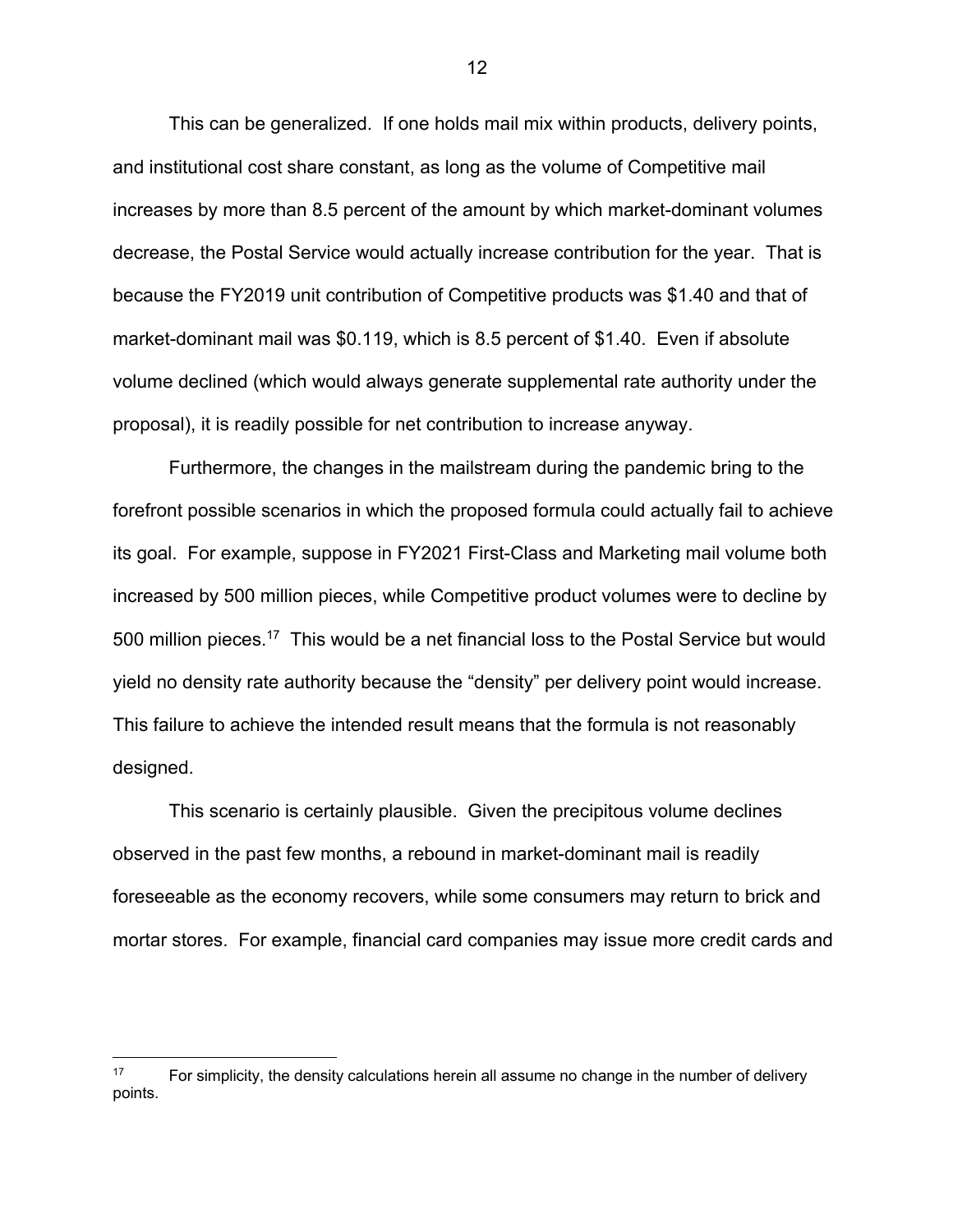retailers and restaurants may resume advertising. The pandemic makes the onesidedness of the proposed approach appear even more arbitrary.

Compounding the importance of this issue is that, as previous comments addressed,<sup>18</sup> the proposed density factor would work in only one direction  $-$  to increase rate authority when density declines. It would not reduce rate authority if density increases. Thus, any additional rate authority due to the density factor based on FY2020 volumes would remain permanently in the rate base even if density increased in FY2021 or thereafter.

Finally, the Commission also should consider the price elasticity implications of permanent increases of the magnitude that the density factor would allow. Previous comments in this proceeding have pointed out that it is unknown whether the Postal Service's current price elasticity estimates would have any accuracy at potential price increases much above inflation, because increases of that magnitude would far exceed the historical range upon which the Postal Service's demand model estimate is based.19 The alarming volume declines that the Postal Service has seen in the past three months magnifies the importance of having a solid understanding of the potentially harmful volume consequences of rate increases driven by the density formula.

\* \* \*

<sup>18</sup> *Comments of the National Postal Policy Council, the Major Mailers Association, the National Association of Presort Mailers, and the Association for Mail Electronic Enhancement*, Docket No. RM2017-3, at 38-39.

<sup>19</sup> *Id*. at 23. The Postal Service's demand models have used a real price increase of essentially zero, because rate increases under the statutory price cap have tracked inflation except for the period of the exigent surcharge. It should be noted that the Postal Service was surprised by unexpected volume declines in FY2017, although that was the first year in which strategies implemented by mailers to avoid the effects of the exigent surcharge took effect. Those volumes have not returned to the mailstream.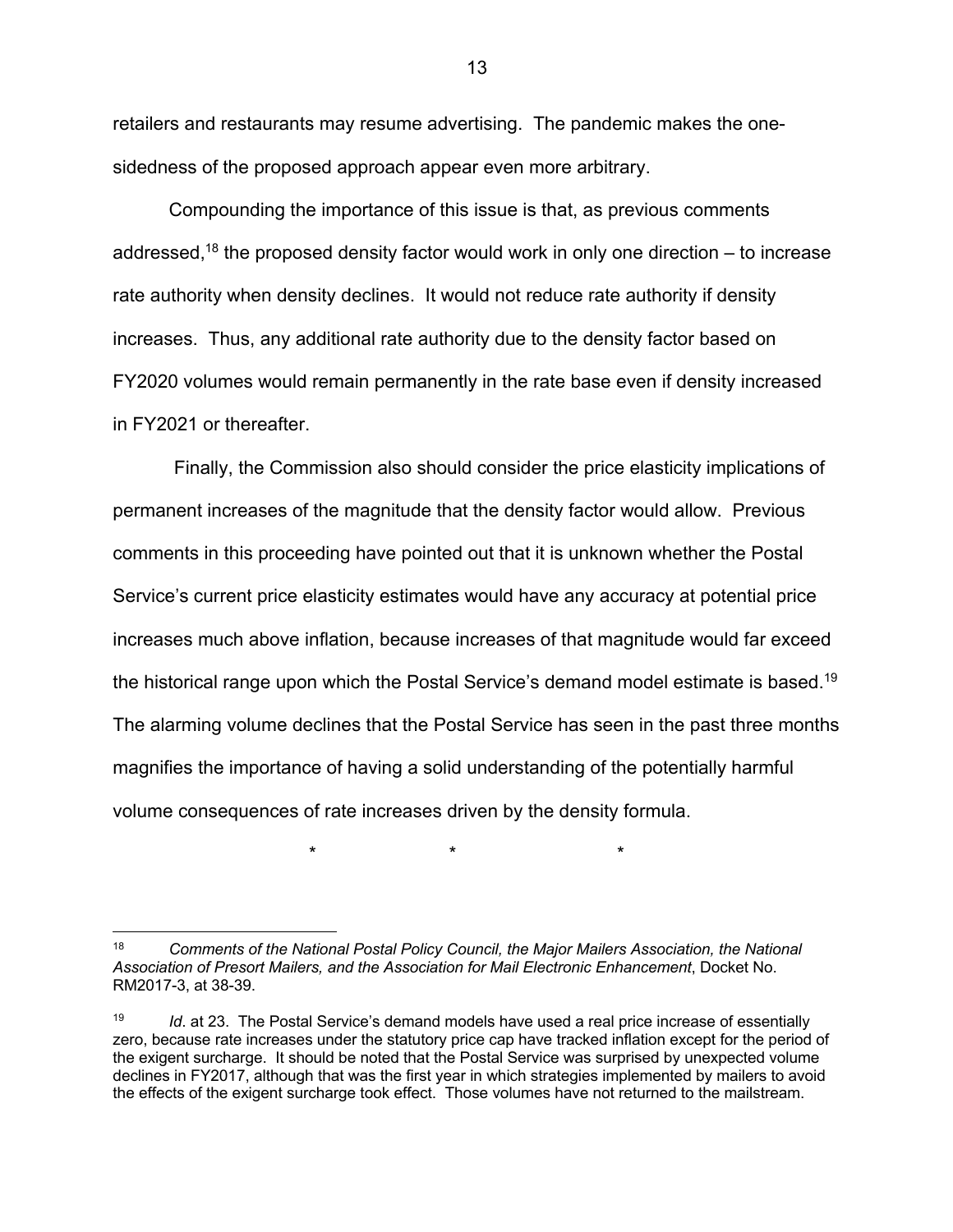Whatever its merit as a proposal designed during a period of slow but steady declines, the density factor would have permanent negative consequences on the Postal Service and the mailing industry if applied to a much different postal volume mix and if unadjusted for unit contributions**.** The Commission should take the current changed circumstances into account before making changes to the system for regulating market-dominant rates.

### **III. THE COMMISSION NEEDS TO REEVALUATE THE PREMISE OF THIS PROCEEDING IN LIGHT OF THE CARES ACT**

The CARES Act became law on March 27, 2020, after the comment period closed in this proceeding. The Act included the most significant legislation affecting the Postal Service since the PAEA. In the CARES Act, Congress made available to the Postal Service \$10 billion in additional borrowing authority, on terms to be negotiated with the Department of the Treasury. This post-comment development is directly relevant to the Commission's conclusions regarding liquidity and the Commission should take this changed circumstance into account.

The availability of these funds undercuts a premise of the proposals in the *Revised NPRM*, as well as in Order No. 4257, which provides the premise for the Commission's proposals to revise the current system. *See, e.g., Order No. 4257* at 176-178 (Dec. 1, 2017)*.* The availability of this newly granted liquidity obligates the Commission to reevaluate its conclusions in light of this significant changed circumstance.20

 $20$  Indeed, the Commission has indicated that it would reassess its regulations if Congress enacts legislation affecting the Postal Service. *See RNPRM at 243.* Although the Commission in Order No. 5469 (at 3) "decline[d] to take official notice of the CARES Act," the Commission cannot fail to consider a duly enacted change in the law that directly pertains to an issue that its proposals are intended to address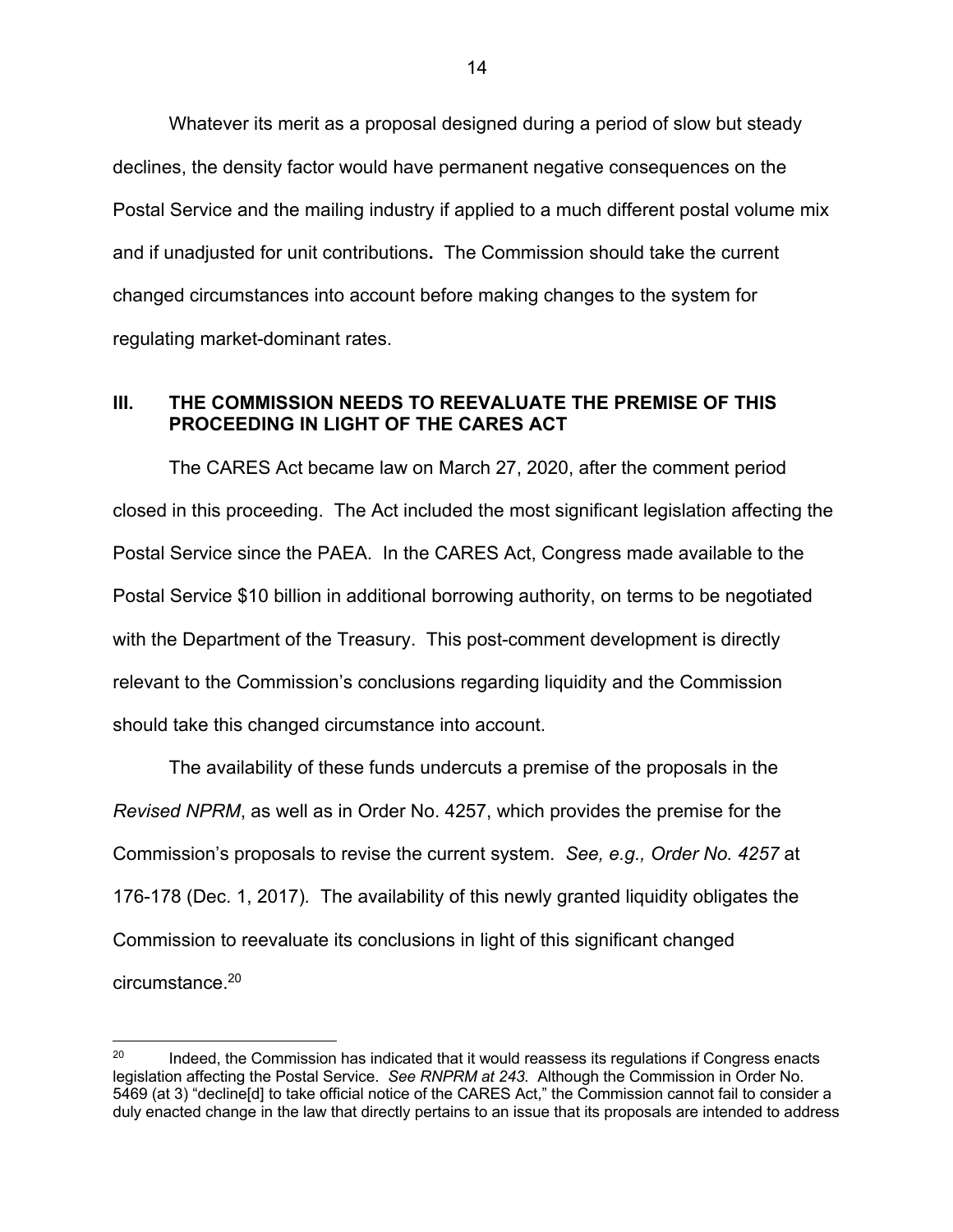As of this writing, the Postal Service has not requested those funds, so the actual terms are yet to be known. But \$10 billion of liquidity is now available to the Postal Service that was not available when the Commission issued Orders Nos. 4357, 4359, and 4337. It would be arbitrary for the Commission to ignore this change in the law governing the Postal Service finances. The Commission should not proceed before seeing whether, and on what terms, the Postal Service accesses this additional \$10 billion in liquidity, and without reconsidering its initial conclusions in Order No. 4357 in light of this material new change in the law.

## **IV. CONCLUSION**

The Postal Service and Commission's approach to nearly every problem in recent years has been to raise rates. But the economic turmoil and precipitous volume declines observed in the past two months and recent legislative action demand a fresh look. The Commission should not consider adopting proposals that would discourage mailers of market-dominant products from returning either during or after the pandemic.

Accordingly, the undersigned parties respectfully, but strongly, urge the Commission to take into account the significant changes in the mailstream since the issuance of the *Revised NPRM*, including its implications on the proposed density factor, and the enactment of the CARES Act, and consider these supplemental comments.

<sup>–</sup> the Postal Service's liquidity. *E.g., United States Sugar Corp. v. Environmental Protection Agency*, 830 F.3d 579, 606 (D.C. Cir. 2016). Furthermore, the current Congress is likely to consider relief for the Postal Service in any further responses to the pandemic.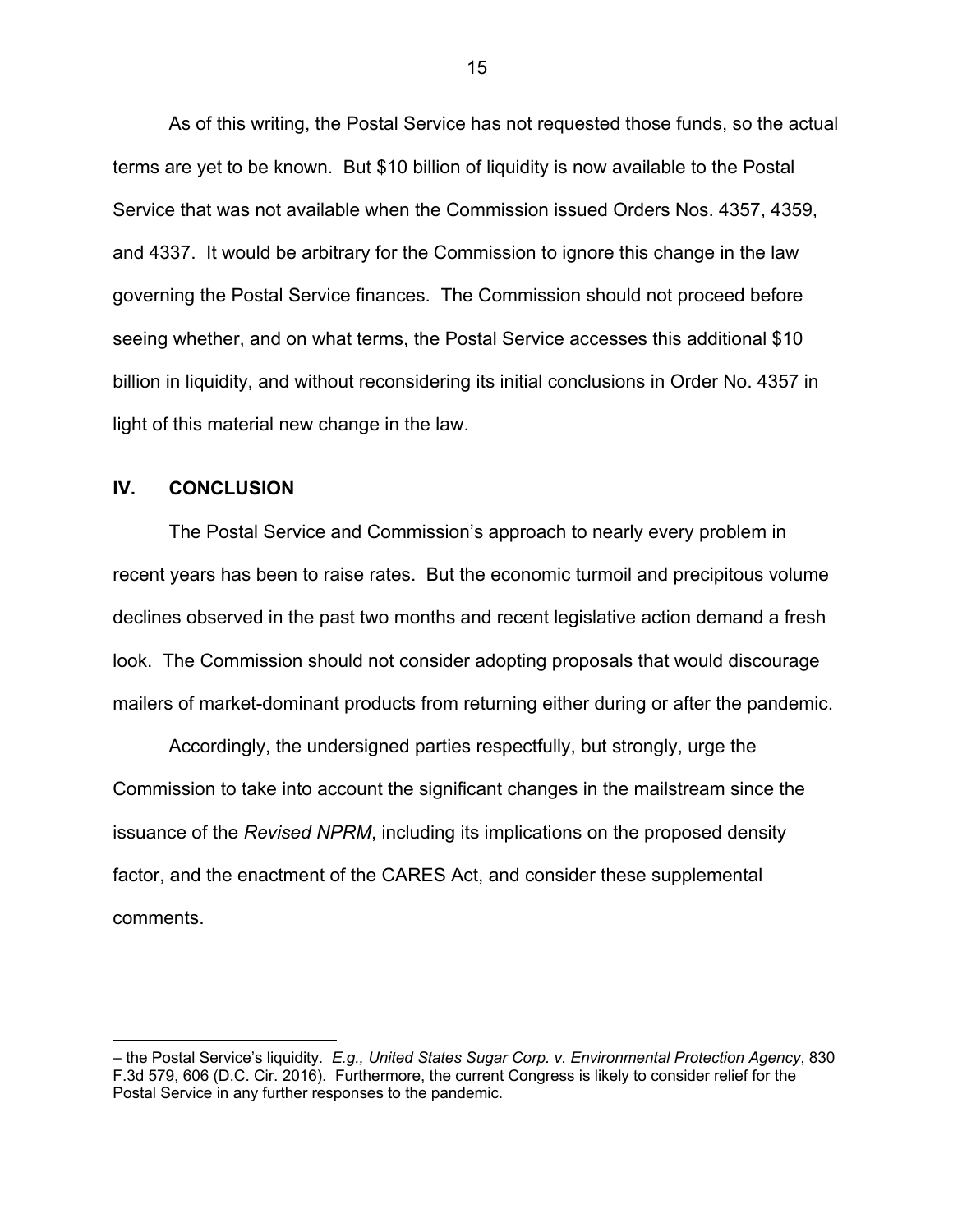Respectfully submitted,

Arthur B. Sackler Executive Director NATIONAL POSTAL POLICY COUNCIL 1629 K Street, N.W. Suite 300 Washington D.C. 20006 (202) 508-3687

Robin Cook Vice President and Senior Counsel Office of Legislative Affairs and Chief Counsel AMERICAN BANKERS ASSOCIATION 1120 Connecticut Avenue NW Washington, DC 20036 (202) 663-5339 rcook@aba.com

Mark Pitts Executive Director, Printing-Writing Papers, Pulp and Tissue Mark Pitts@afandpa.org AMERICAN FOREST & PAPER **ASSOCIATION** 1101 K Street, N.W., Suite 700 Washington, D.C. 20005 (202) 463-2764

Matthew D. Field Ian D. Volner VENABLE LLP 600 Massachusetts Avenue, N.W. Washington, DC 20001 (202) 344-8281 mfield@venable.com idvolner@venablecom Counsel for ASSOCIATION FOR POSTAL **COMMERCE** 

By: /s/ William B. Baker William B. Baker POTOMAC LAW GROUP, PLLC 1300 Pennsylvania Avenue, N.W. Suite 700 Washington, D.C. 20004 (571) 317-1922 wbaker@potomaclaw.com

> Hamilton Davison President & Executive Director THE AMERICAN CATALOG MAILERS ASSOCIATION, INC. PO Box 41211 Providence, RI 02940-1211 (800) 509-9514 hdavison@catalogmailers.org

Steve Krejcik President ASSOCIATION FOR MAIL ELECTRONIC ENHANCEMENT 1260 E 88th Street Newaygo, MI 49337 (708) 485-4764 AMEE.President@gmail.com

Ken Garner Senior Vice President ASSOCIATION FOR PRINT **TECHNOLOGIES** 1896 Preston White Drive Reston, Virginia 20191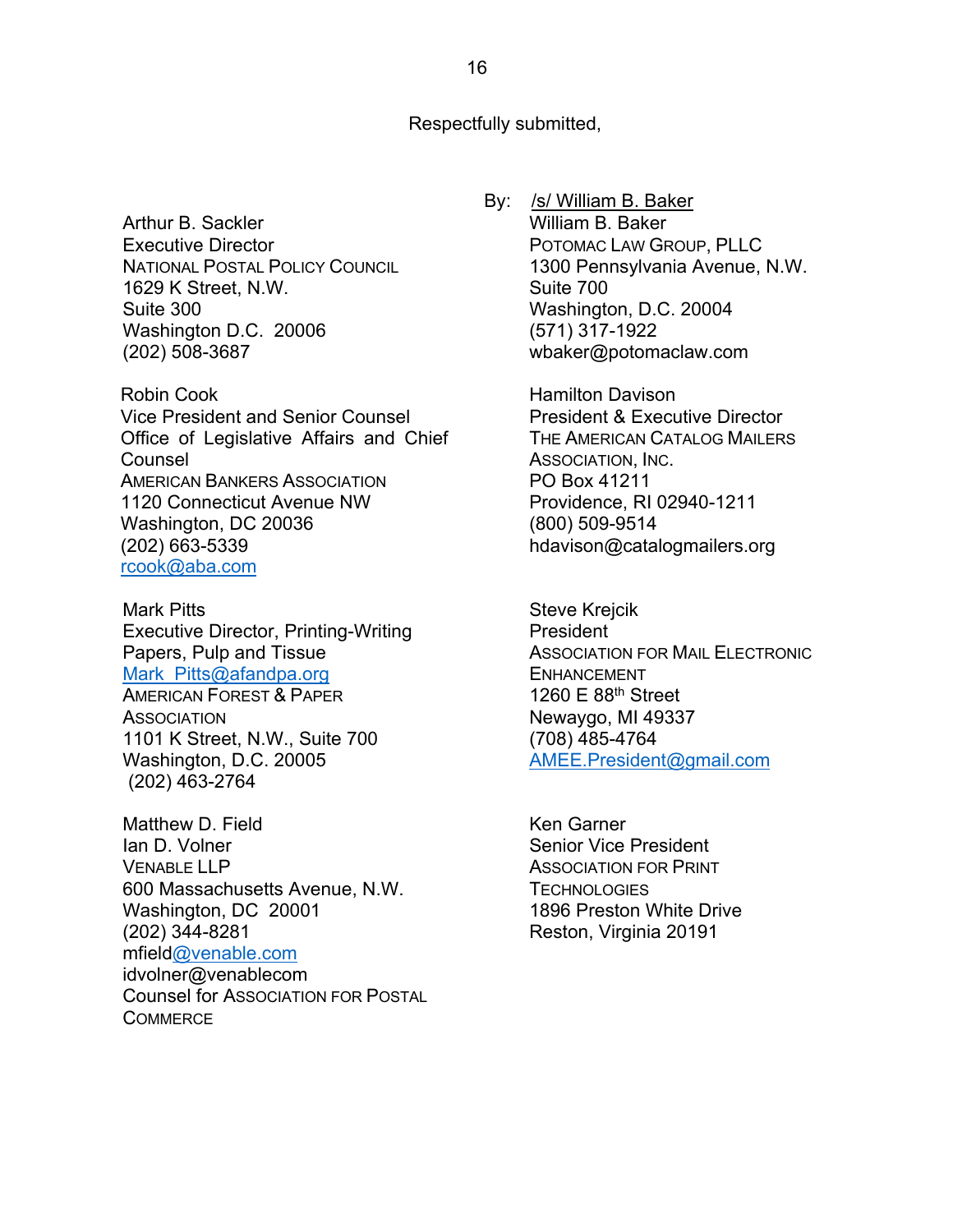Maynard H. Benjamin President and CEO ENVELOPE MANUFACTURERS **ASSOCIATION** 700 S. Washington St. Ste. 260 Alexandria, VA 22314

Todd Haycock **President** MAJOR MAILERS ASSOCIATION 5220 Robert J Mathews Parkway Eldorado Hills CA 95762 631-708-4258 Todd.Haycock@broadridge.com

Robert Galaher Executive Director and CEO NATIONAL ASSOCIATION OF PRESORT **MAILERS** PO Box 3552 Annapolis, MD 21403-3552 (877) 620-6276

David French Senior Vice President, Government Relations NATIONAL RETAIL FEDERATION 1101 New York Avenue, NW, STE 1200 Washington, DC 20005

James Pierce Myers Attorney at Law General Counsel for PARCEL SHIPPERS ASSOCIATION 320 South West Street STE 110 Alexandria, Virginia 22314 (703) 627-5112

David F. Stover 2970 S. Columbus St., No. B1 Arlington, VA 22206-1450 (703) 998-2568 or (703) 395-1765 E-mail: postamp02@gmail.com Counsel for GREETING CARD **ASSOCIATION** 

Eric S. Berman Venable LLP 600 Massachusetts Ave., N.W. Washington, DC 20001 (202) 344-4661 esberman@venable.com Counsel for MPA - THE ASSOCIATION OF MAGAZINE MEDIA

Tonda F. Rush CNLC,LLC 3898 30th St N Arlington VA 22207 (703) 798 3159 tonda@nna.org Counsel to NATIONAL NEWSPAPER **ASSOCIATION** 

Paul J. Boyle Senior Vice President/Public Policy NEWS MEDIA ALLIANCE 4401 Wilson Boulevard Suite 900 Arlington, Virginia 22203

Michael Makin Executive Vice President PRINTING UNITED ALLIANCE 1325 G Street, NW Suite 500 Washington, DC 20005